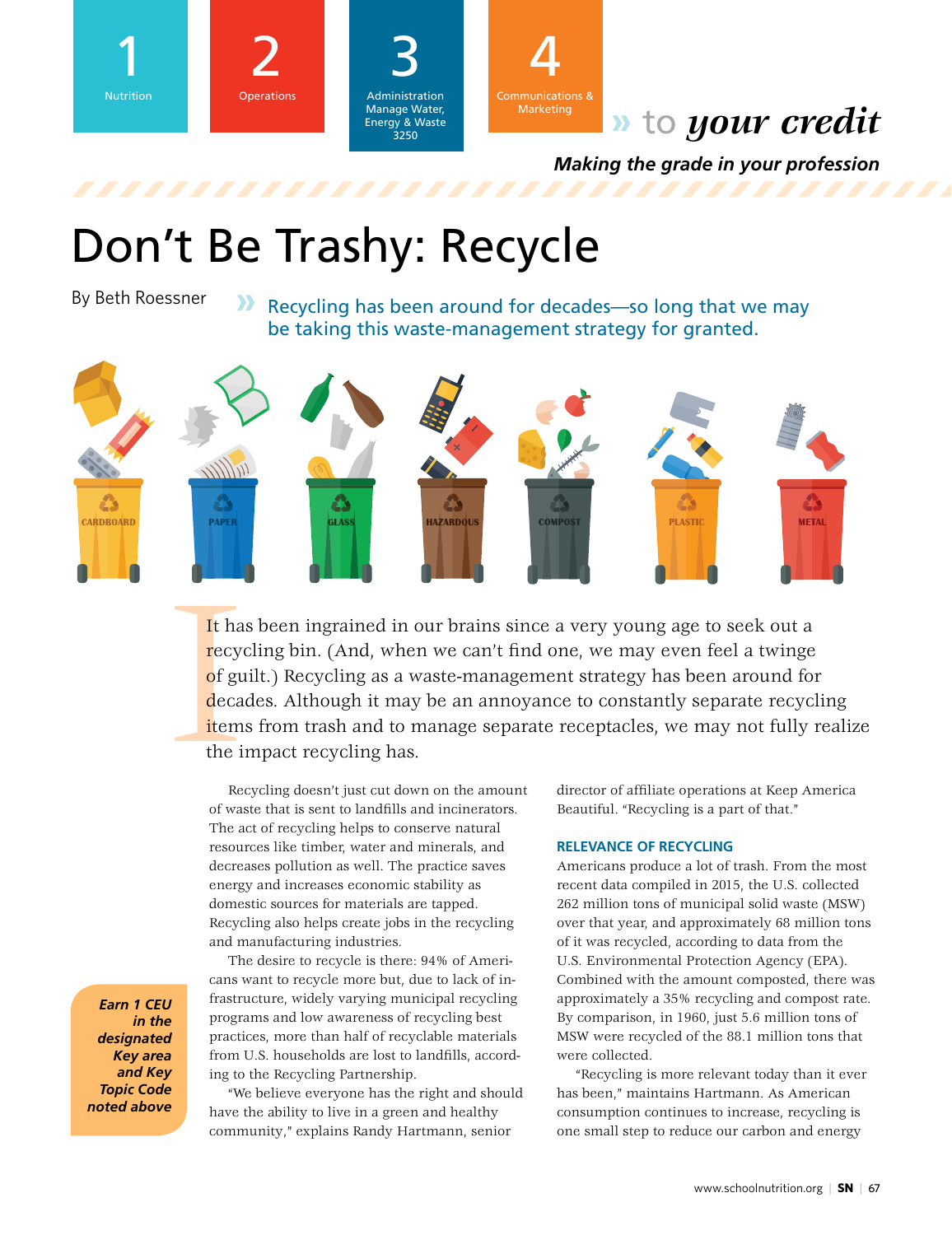### WHAT'S YOUR NUMBER?

If you turn over your plastic bottle, odds are you will see a little triangle made of arrows with a number in the middle. That number has nothing to do with recycling: The number refers to the type of resin that is in that product. The numbers reflect the seven different kinds of plastics on the market. Check with your local recycling program to learn exactly what numbers are accepted. For extra information about recyclables, see this month's Bonus Web Content at *schoolnutrition.org/snmagazinebonus*.



**LDPE** 

**PEBD** 

**PLASTIC #1: Polyethylene terephthalate** Picked up by most recycling programs, this clear plastic is used to make soda bottles, mouthwash bottles, salad dressing containers and water bottles. It is considered safe but is known to allow bacteria to accumulate.

**Low-Density Polyethylene** From squeezable bottles to shopping bags, clothing to carpet and even bags for frozen foods, breads and wraps, curbside recycling programs have not been known to pick



**PP** 

**PLASTIC #2: High-Density Polyethylene** Typically opaque, this plastic is considered safe and has a lower risk of leaching. It's found mostly in milk jugs, household cleaner containers, juice bottles, shampoo bottles, etc.

**Polypropylene** One of the safer plastics, this is now being more accepted by curbside pickup. You find this plastic in yogurt containers, ketchup bottles, syrup bottles and



PS

**PLASTIC #3: Vinyl** This plastic is used to make food wraps, plumbing pipes and detergent bottles and is seldom accepted by curbside recycling programs. These plastics used to but may still contain phthalates, which have been linked to numerous health issues.

#### **PLASTIC #6:**

**Polystyrene** This is Styrofoam, which has a bad reputation for being hard to recycle. Because of that, it can be bad for the environment. This kind of plastic does pose a health risk because it leaches toxic chemicals—especially when heated. Most recycling programs won't accept it. You'll find this in egg cartons, meat trays and disposable dishware.

footprints. The raw materials produced through recycling—more on that later help fulfill manufactures' needs.

**PLASTIC #4:**

these up.

The disconnect, however, is getting *more* people to recycle. The two main barriers to recycling are access (or lack thereof) and the understanding of why the process is critical.

About 3 in 10 Americans (28%) say it is a best practice in their community to recycle, while about a fifth of American's (20%) live in communities that don't encourage recycling, according to a 2016 survey by the Pew Research Center. Curbside collection is most common in larger cities and towns, while about 40% of rural residents do not have access to curbside recycling.

But just because people have access to these programs, doesn't mean they are always utilized. That's the disconnect and the constant battle, says Hartmann—trying to change perceptions and behaviors around recycling.

"People need to know when they recycle, it does make a difference," he explains. "When they recycle that plastic bottle, it's going into a park bench or another plastic bottle. It is getting reused and it is making a difference."

#### **THE RECYCLE CYCLE**

**PLASTIC #5:** 

medicine bottles.

There are numerous ways for recyclables to be collected, which includes curbside collection, drop-off centers and deposit or refund programs. **Single-stream collection, also known** as "fully commingled," is a hodgepodge of recyclable materials. There is no need to sort recycled materials—paper, bottles, cans, cardboard, etc.—as it all goes into the same receptacle. Even small electronics—curling irons, coffee makers, radios, etc.—with the cords cut off are acceptable. (And if a container is filthy, give it a quick rinse, and be sure it is empty.)

Once collected by a state's waste management corporation, materials are transported to a Materials Recovery Facility (MRF) to be sorted and later transported to another facility for processing. The U.S. has over 630 MRFs that can clean, sort and bale hundreds of thousands of tons of recyclables per day.

Once deposited by dump trucks, a large mechanical claw grabs the material and drops it into a spinning drum, which distributes the recyclables onto a conveyor belt. Plastic bags, coat hangers and other items are manually



#### **PLASTIC #7:**

**Miscellaneous** These are resins that don't fit into other categories, some of which contain the toxic bisphenol-A (BPA). You'll find these plastics in computer and phone cases, sunglasses, large water bottles and even bullet-proof materials.

removed. Star-shaped discs (aka star screens) remove corrugated cardboard. As the material travels down the conveyor belt, it is inspected again by workers who pick out contaminants (don't worry—we'll chat about these). Another set of star screens remove different grades of paper, then, plastic, glass and aluminum fall through the screens and roll down onto the main belt.

The glass, plastic and aluminum are sorted along the conveyor belt via an assortment of sifters, magnets and lasers. The final machine on the conveyor belt creates large, identical bales of each of the materials.

The remnants of materials at the end of this process are called residuals—things that *cannot* be recycled. The less residual allowed by a recycling plant, enables the plant to make more money as disposing of residuals comes at the cost of the recycling plant.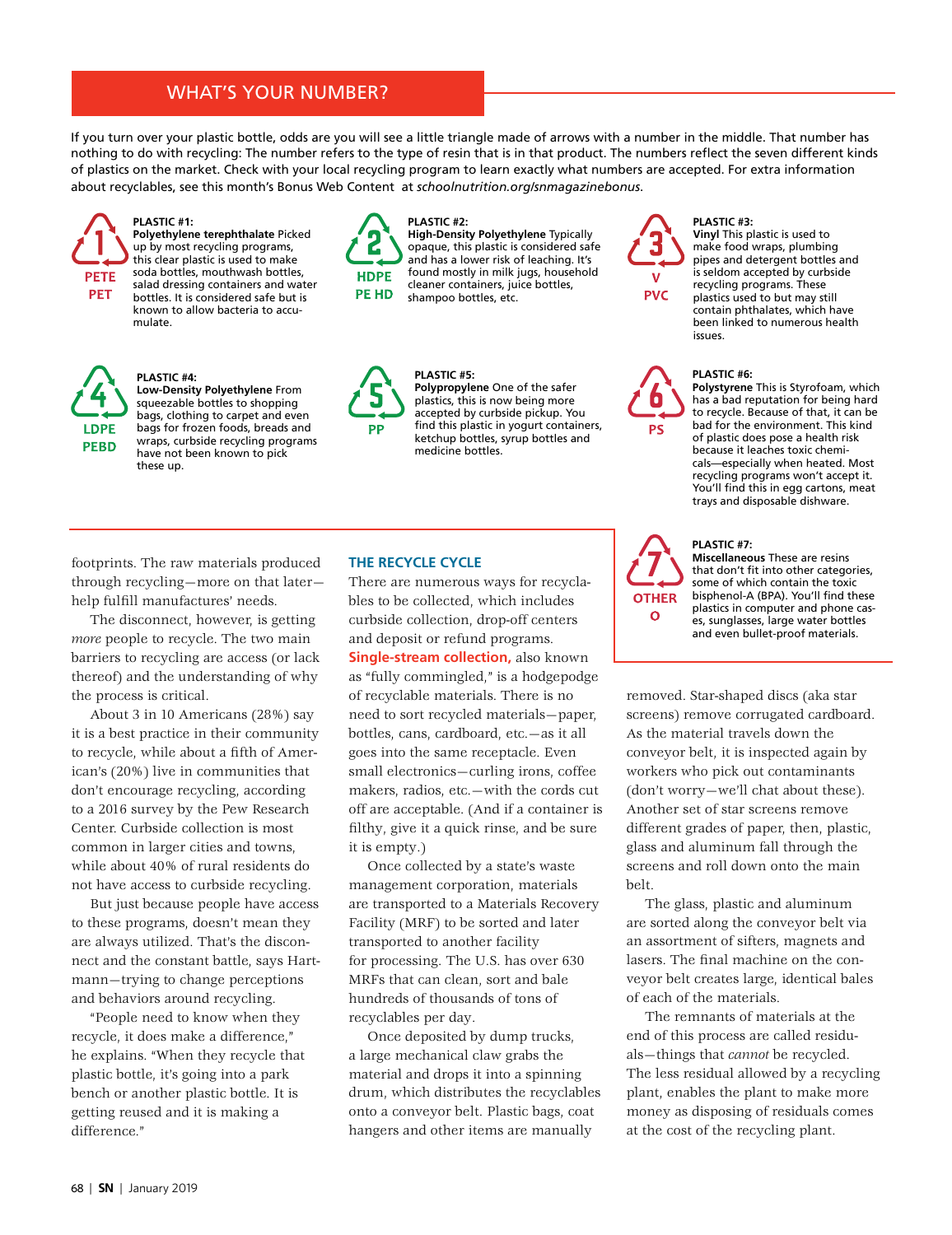Now, here is where things get dramatic and political: The U.S. as well as other developed countries, have shipped their recycling waste directly to China for years, instead of sorting and processing on their respective home soils. Plastic waste has been the most prevalent: about half of all plastic waste intended for recycling in 2016 (14.1 million metric tons) was exported by nearly 125 countries. China took most of it—over 7.3 million metric tons—from 43 countries. Since 1992, in fact, China has imported 106 million metric tons of plastic waste, which accounts for 45.1% of all cumulative imports, according to a recent study published in *Science Advances*. But heightening tensions since 2013 and new restrictions enacted in January 2018 changed that, and we're no longer able to export to China. (It's predicted that 111 million metric tons of plastic waste will be displaced by 2030 because of the restrictions, states research in *Science Advances.*)

As a result, the U.S. is working hard to develop the technology and plants to sort through plastics, glass and paper products. The biggest issue facing U.S.-based plants, however, are plastics. They are challenging to recycle because of their wide variety of uses, additives and blends, and there are properties that limit the number of times they can be recycled. (Unlike glass, steel and aluminum, which can be recycled endlessly.)

Slowly but surely, American MRFs are catching up and implementing technology to separate out those materials to a standard that manufacturers in the U.S. can use them.

#### **FREQUENT CONTAMINATION**

You've probably heard how recycling gets "contaminated," but what exactly does that mean? **Contamination** in recycling is when misplaced items threaten the safety and integrity of the recycling system. America doesn't have the separation infrastructure to keep up with people's desire to recycle common household containers and products, so

3 Administration Manage Water, Energy & Waste 3250





Name: \_\_\_\_\_\_\_\_\_\_\_\_\_\_\_\_\_\_\_\_\_\_\_\_\_\_\_\_\_\_\_\_\_\_\_\_\_\_\_\_\_\_\_\_\_\_\_\_\_\_\_\_\_\_\_\_\_\_\_\_\_\_\_\_\_\_\_\_\_\_\_\_\_\_\_\_\_\_\_\_\_\_\_\_\_\_\_\_\_\_\_\_\_\_\_\_\_\_\_\_\_\_\_\_\_\_\_\_\_\_\_\_\_\_\_\_\_\_\_\_\_\_\_ SNA Member Number: \_\_\_\_\_\_\_\_\_\_\_\_\_\_\_\_\_\_\_\_\_\_\_\_\_\_\_\_\_\_\_\_\_\_\_\_\_\_\_\_\_\_\_\_\_\_\_\_\_\_\_\_\_\_\_\_\_\_\_\_\_\_\_\_\_\_\_\_\_\_\_\_\_\_\_\_\_\_\_\_\_\_\_\_\_\_\_\_\_\_\_\_\_\_\_\_\_\_\_ **"Don't Be Trashy: Recycle" Completion of this test, with a passing score, will count as 1 Continuing Education Unit (CEU) in Key Area 3, Administration, Manage Water, Energy & Waste, Code 3250. Go to: www.schoolnutrition.org/OnlinePDAs**

Address: \_\_\_\_\_\_\_\_\_\_\_\_\_\_\_\_\_\_\_\_\_\_\_\_\_\_\_\_\_\_\_\_\_\_\_\_\_\_\_\_\_\_\_\_\_\_\_\_\_\_\_\_\_\_\_\_\_\_\_\_\_\_\_\_\_\_\_\_\_\_\_\_\_\_\_\_\_\_\_\_\_\_\_\_\_\_\_\_\_\_\_\_\_\_\_\_\_\_\_\_\_\_\_\_\_\_\_\_\_\_\_\_\_\_\_\_\_\_\_

Email: \_\_\_\_\_\_\_\_\_\_\_\_\_\_\_\_\_\_\_\_\_\_\_\_\_\_\_\_\_\_\_\_\_\_\_\_\_\_\_\_\_\_\_\_\_\_\_\_\_\_\_\_\_\_\_\_\_\_\_\_\_\_\_\_\_\_\_\_\_\_\_\_\_\_\_\_\_\_\_\_\_\_\_\_\_\_\_\_\_\_\_\_\_\_\_\_\_\_\_\_\_\_\_\_\_\_\_\_\_\_\_\_\_\_\_

City / State / Zip:

(Please Print)

 $\overline{\phantom{a}}$ 

Ń

 $\overline{\phantom{a}}$ 

 $\blacktriangle$ 

 $\blacktriangleleft$ 

Ń

Ń Ń Ń

S

 $\blacktriangle$ 

#### **1. \_\_\_\_ prevents more Americans from recycling.**

 $\Box$  Lack of infrastructure  $\Box$  Varying recycling programs

- $\Box$  Low awareness
- $\vert \ \vert$  All of the above

#### **2. MSW stands for \_\_\_\_.**

 $\Box$  Manufactured Soiled Waste Manageable Solid Waste

- **Municipal Solid Waste**
- $\Box$  Manmade Sullied Waste

#### **3. About a fourth of Americans live in communities that do not recycle.** n True **n** False

#### **4. \_\_\_\_ goes into single-stream recycling programs.**

- Only paper products
- Paper, bottles, cans, cardboard, etc.
- Select plastic items
- $\Box$  Only metal and glass

#### **5. \_\_\_\_ sorts and later transports recyclable materials.**

- $\Box$  Materials Recovery Facility
- $\Box$  Managed Receptacle Facility
	- Municipal Recycling Facility

 $\Box$  Manageable Recovery Facility

#### **TEST COMPLETION & SUBMISSION DETAILS**

To earn 1 Continuing Education Credit (CEU) toward SNA's Certificate/Credentialing programs for this<br>professional development article (PDA) test, you must achieve a passing score and the issue date<br>(**January 2019**) must no mum of three (3) PDAs per year is allowable for SNA's Certificate in School Nutrition program. There is no maximum of passing PDAs for those with the SNS Credential, submitted within the three-year period.

**To pay by check:** Mail this completed form before your expiration date. Include \$11 (SNA Members) or \$17 (non-members) for processing to: SNA, Attn: PDA, PO Box 759297, Baltimore, MD 21275-9297. Do not send cash!

**To pay by credit card:** Pay for and take the test online at **www.schoolnutrition.org/OnlinePDAs**. Processing fees for tests completed online are \$9 (SNA Members) or \$15 (non-members). *Due to administrative costs, refunds will not be made for any reason.*

- shopping bags  $\Box$  Metal lids Diapers **9. There are \_\_\_\_ varieties of plastic resins.**
- $\Box$  four  $\Box$  five  $\overline{\phantom{a}}$  six
- $\exists$  seven

| 10. Recycling is necessary due to its _____. |                   |
|----------------------------------------------|-------------------|
|                                              | $\Box$ importance |
|                                              | $\Box$ impact     |

**6. Everything can be recycled.**   $\Box$  True  $\Box$  False

**waste were intended for recycling.**  $\Box$  6.2  $\Box$  12.5  $\Box$  14.1  $\Box$  111

**7. In 2016, \_\_\_\_ million metric tons of plastic** 

**8. \_\_\_\_ are examples of plastic contaminants.**  $\Box$  Appliances with the cords cut off  $\Box$  Newspaper bags, dry cleaning bags and

- impact value
- $\Box$  all of the above